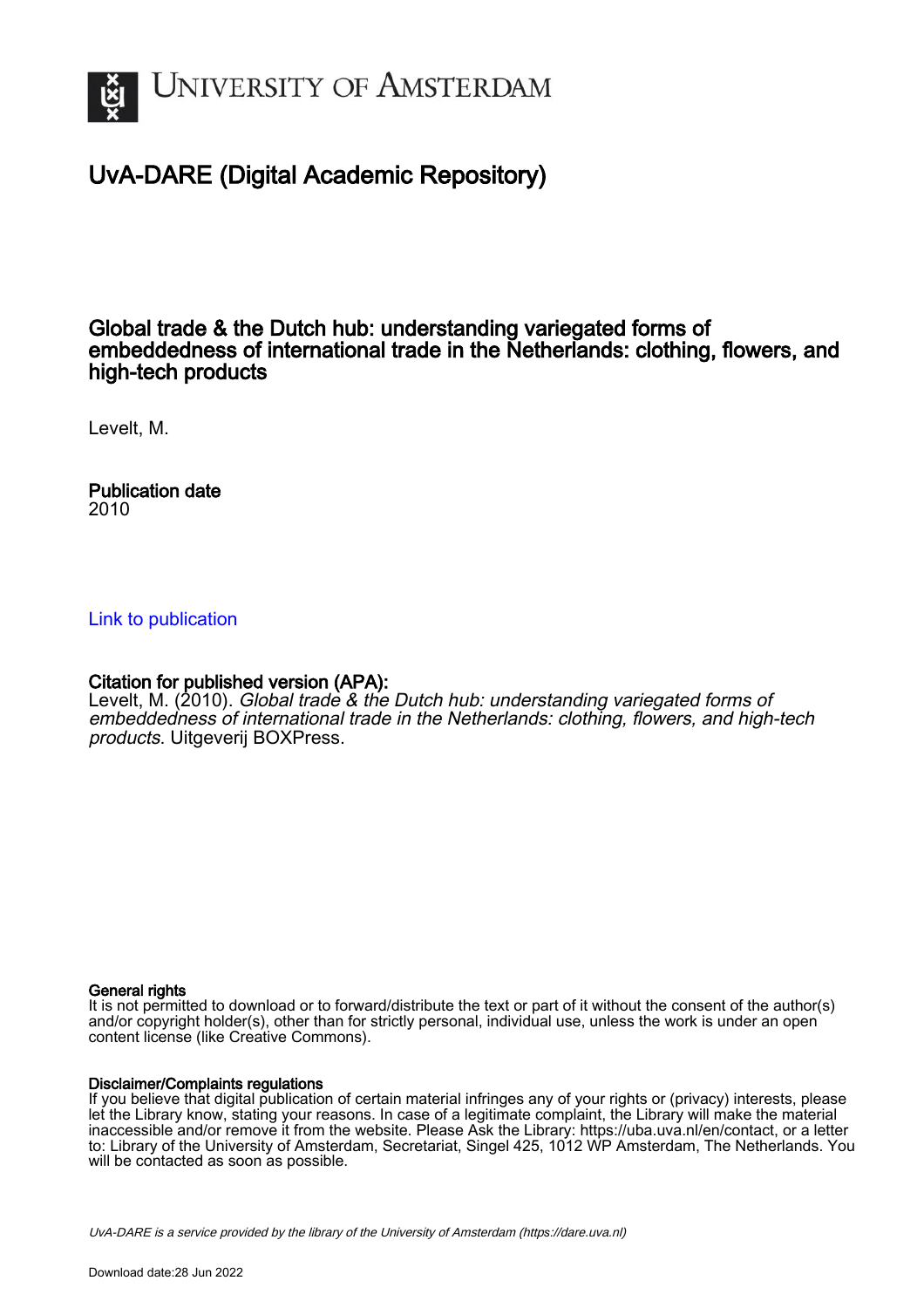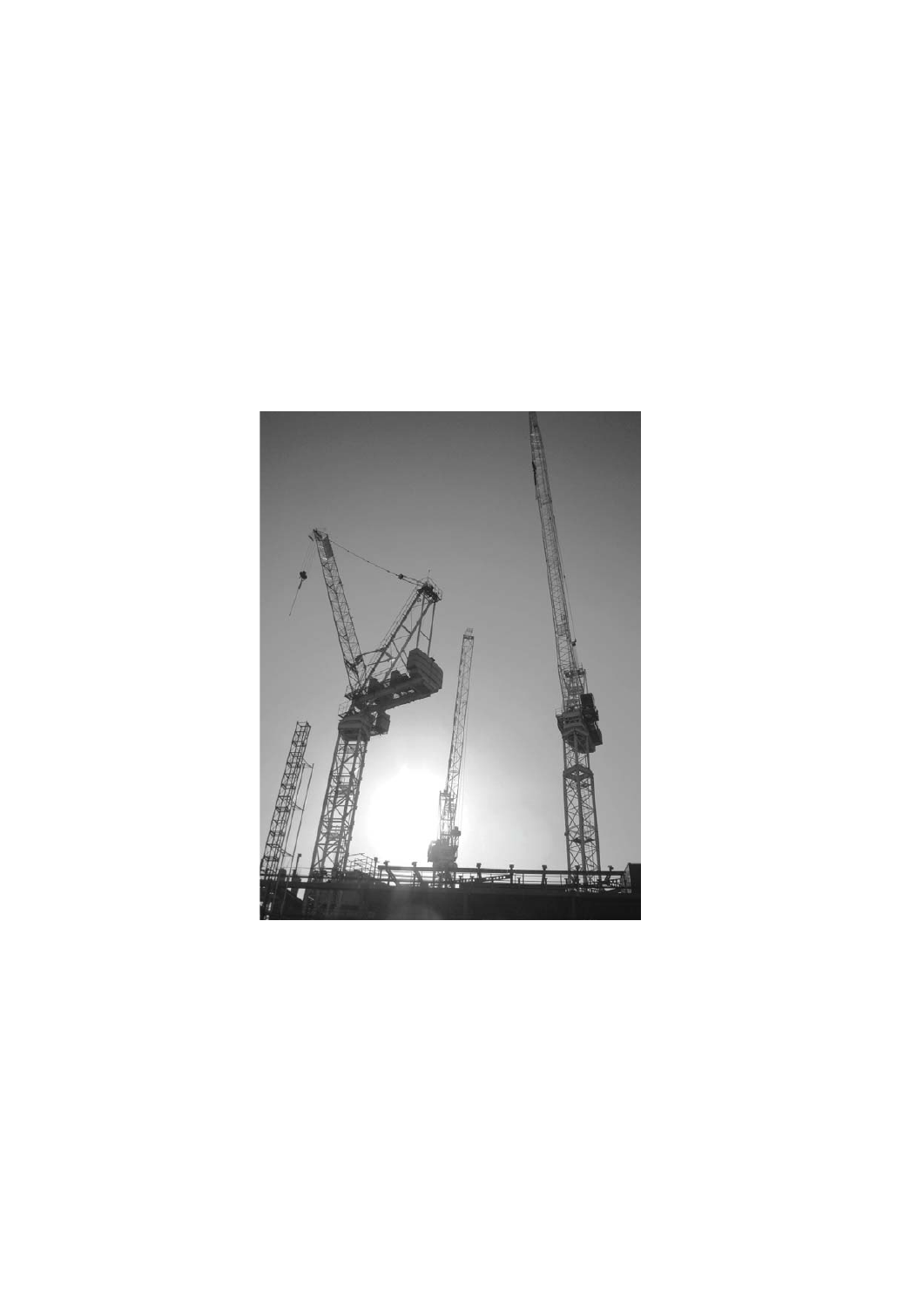## **Chapter 3**

## **Methodology-and-case-selection-**

A small-N comparison of international trade nodes of different products and value chains within the Netherlands

 ${\bf I}$ n a way this study has a hybrid character. In one respect we can label this study that is focused on the current position of the Netherlands as an international trade node, as a single-outcome study: a study that takes as point of departure a single case with a relatively stable outcome on a clear dimension, and tries to explain that outcome. The quantitative and theoretical work presented in the WRR report on the Netherlands as a trading nation (WRR, 2003) can be interpreted as a single outcome study. Different arguments are put forward to explain the relatively strong Dutch position in international trade. In line with this reasoning, the WRR report can be seen as a precursor to this work: it is a closer examination into nodes of international trade in the Netherlands.

The hybrid character of this research appears when we take into account that, on theoretical grounds, it is quite doubtful any trade node, regardless of its setting, can be fully understood as a single-case study. An important assumption that I make is that at least three types of trade nodes can be distinguished and that the embedding of trade differs quite strongly between each of these types of hubs, and from one type of value chain and world of production to another. Consequently, I expect trade to be embedded differently in different places and cases in which it occurs. Viewed from this perspective, the Dutch trade node is no longer a single outcome, but rather a series of multiple outcomes of multiple cases, each covering different trade activities with their own particular attachment to the Netherlands. In this vision, the WRR report and general gravitation models on trade do not sufficiently account for the large variety of activities hidden behind quantitative trade data. Research into Dutch trade nodes of different value chains and in different worlds of production could then result in a comparative small-N case study into the mechanisms and circumstances that generate different kinds of trade nodes and attachments of trade.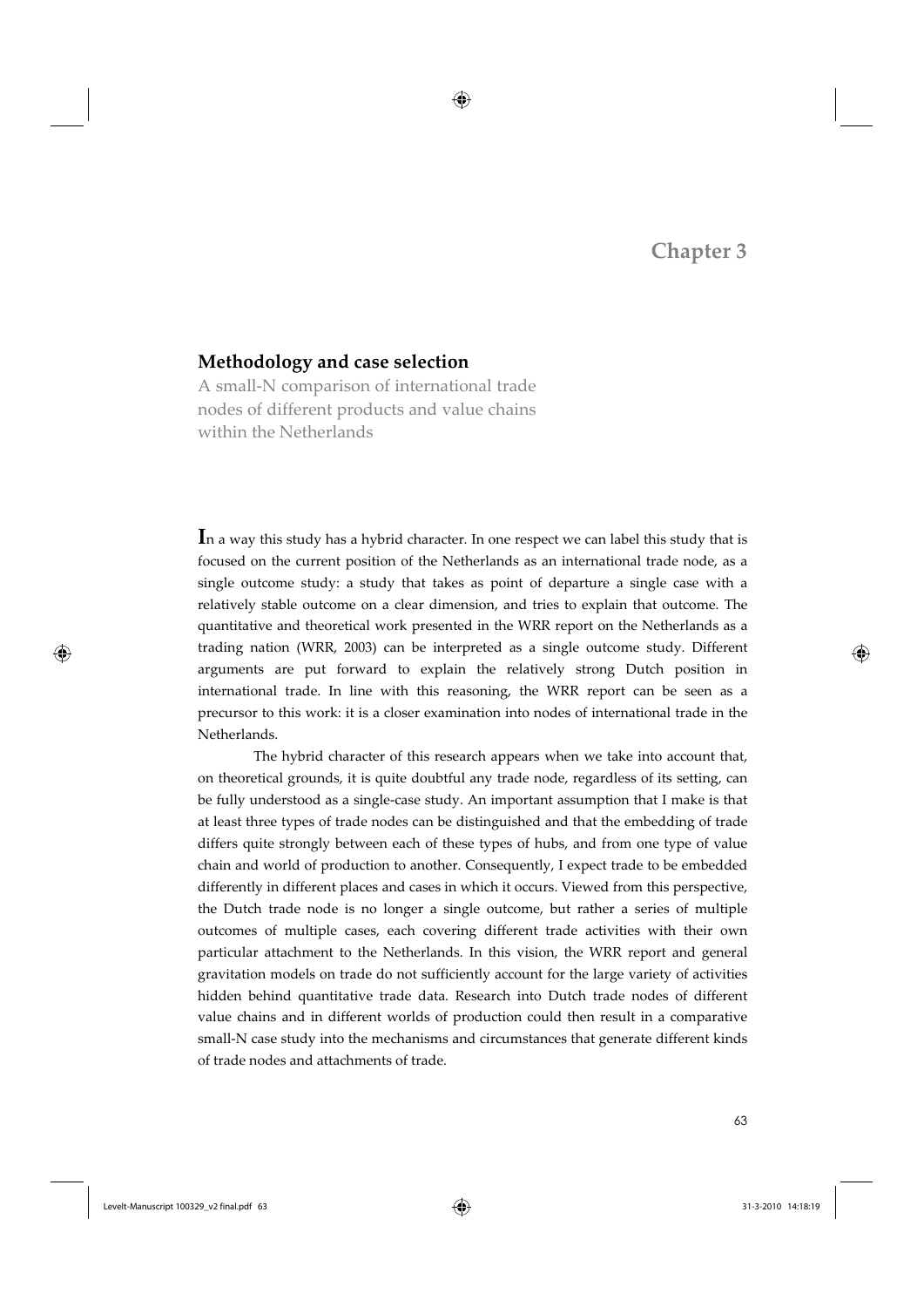Instead of approaching the Netherlands as a single case and comparing its outcomes to foreign trade node cases, the level of analysis in this study will be focused on value chains and related trade activities within the cases: I compare different types of trade nodes and embedding of different products and value chains within the Netherlands. This elucidates which mechanisms and characteristics are important for the development of different types of trade nodes and different types of value chains and worlds of production. Consequently, the cases in this study are cases of international trade nodes within global value chains located in the Netherlands, rather than an isolated view of Dutch trade nodes as independent entities. I have chosen three such cases for this study. Comparing these three cases will illustrate the attachment of trade nodes to a location in general and to the Netherlands in particular. The overall picture of the Netherlands is a unique case of its own, and as such, a single outcome study.

#### **3.1-What-can-a-case-study-tell-us?-**

The aim of this study is not to test the explanatory framework for the place-specific embedding and development of international trade activities I have constructed in the previous chapter. Rather, the aim is to use this framework to gain a clearer understanding of the situation in the Netherlands and, where possible, to explore the different mechanisms that lead to place-specific concentration and location of international trade in global value chains. This will result in a clearer and more developed set of hypotheses on the development of international trade hubs. Consequently, this research is explorative in character.

Nevertheless, it is essential that we isolate conclusions drawn from the comparison of cases only applying to the Netherlands from those that have a broader validity. Accordingly, we must distinguish conclusions on trade mechanisms from conclusions that are merely specific to the Dutch context. This can be complicated since the context of Dutch history and government is to a large extent the same in every case studied. However, with experiments of thought we can try to get these general mechanisms into view. Retroduction is a way to translate knowledge of a specific case into knowledge of something else. We then ask the question: what makes X possible? (Danermark et al., 2002). Counterfactual thinking is possibly the most important tool in this. It includes the asking of questions like: 'how would this be if not...? Could one imagine *X- without…?- Could- one- imagine- X- including- this,- without- X- then- becoming- something different?-In-counterfactual-thinking-we-use-our-stored-experience-and-knowledge-of-social-reality,* as well as our ability to abstract and to think about what is not, but what might be (Danermark et al., 2002, p. 101). A lot of general correlations like those between high trade volumes and small countries, nations bordering the sea, and working populations with good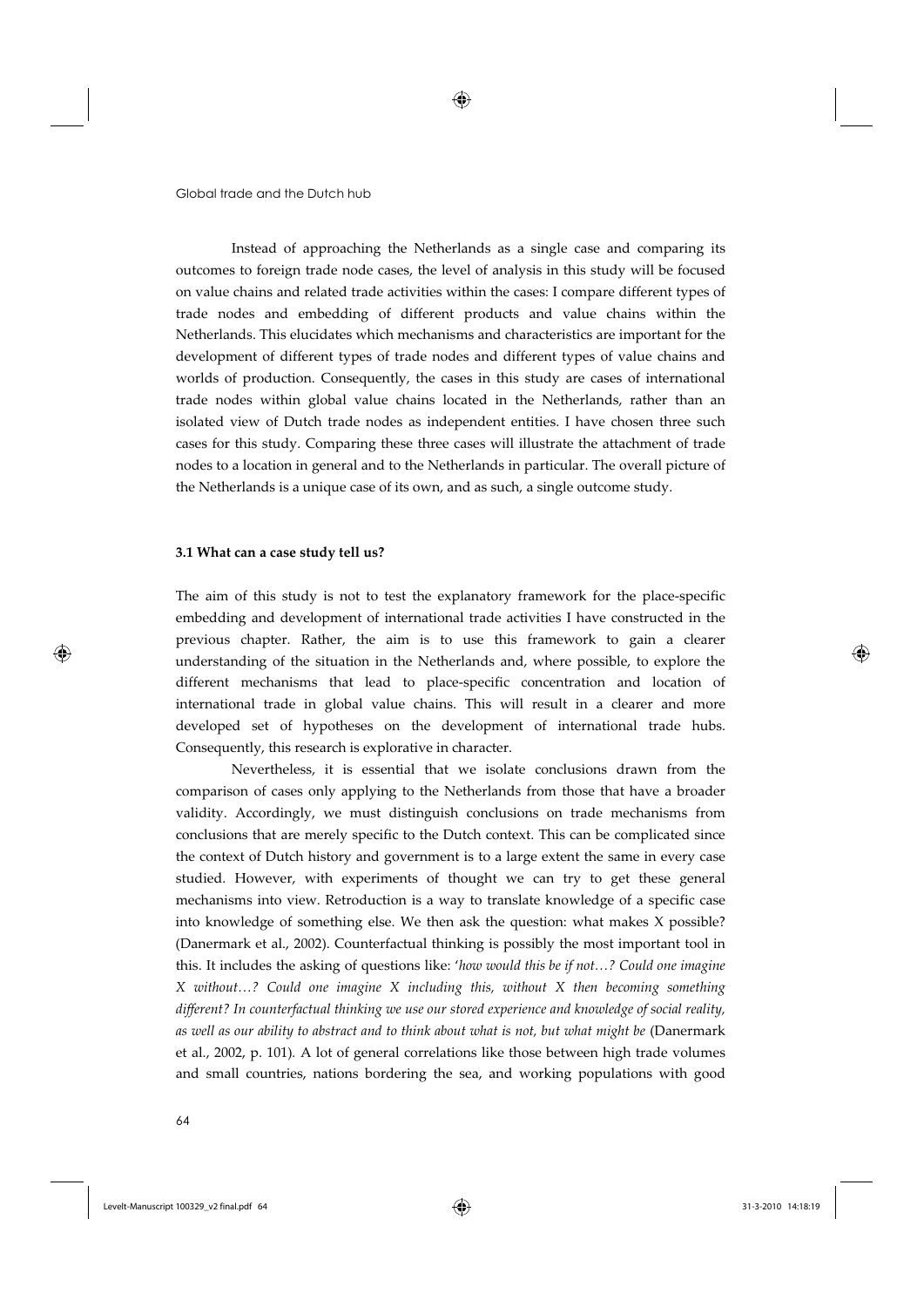language skills are already proven to exist. My focus is on the mechanisms behind these correlations and the situations in which these mechanisms are at work. These case studies will then lead to the formulation of better-informed hypotheses on the mechanisms behind these correlations.

Case studies are very good tools for explorative hypotheses generating research since they give the opportunity to delve deeper into the subject, gain insight in causal mechanisms and to go further beyond mere statistical reasoning like that done in crosscase studies that find regularities or correlations within a large database of trade flows between countries and various national characteristics. Case study research and an intensive research design make it possible to get more understanding of why and how variables relate to each other and allow us to place these relations within a historical and geographical context.

The explorative character of the research should not be mistaken for a mere descriptive account of trade and distribution sectors in the Netherlands in the tradition of ideographic regional science, since it is possible to use a case study for theory building. This is what the (critical) realistic approach in social science claims (Sayer, 1989). According to a critical realistic conception of science, science revolves around gaining insight into actual existing structures and generative mechanisms and tendencies that create reality. This is not a search for mechanisms as laws, since what is also important in a critical realistic social science is the idea that these mechanisms do not alone define what happens and what we happen to observe. Circumstances influence whether a specific causal power will manifest itself or not (Danermark et al., 2002). The world operates through conjuncture, not through law-like mechanisms that operate independent of place and time. In short, context matters (Hall, 2003).

A realist approach to science, as Sayer (2000) describes, is not pessimistic and relativist at all: it does not state that we can never know which interpretation is better than another. Although we can only know the world in our own terms, we can evaluate different discourses and explanations and discriminate better ones from worse. Of course observations, like those in this study, are theory laden, this does not necessarily mean-that they are determined by theory: it is possible to see new things not yet incorporated by theory (Sayer, 2000).

#### **3.2-Research-method-and-method-of-analysis-**

To really understand an object of study, in this case the embedding of international trade in the Netherlands, it is important to place it in a geographical and historical context. I will do this in Chapter 4 by paying attention to the historical developments in policy and institutions related to international trade in the Netherlands and the respective case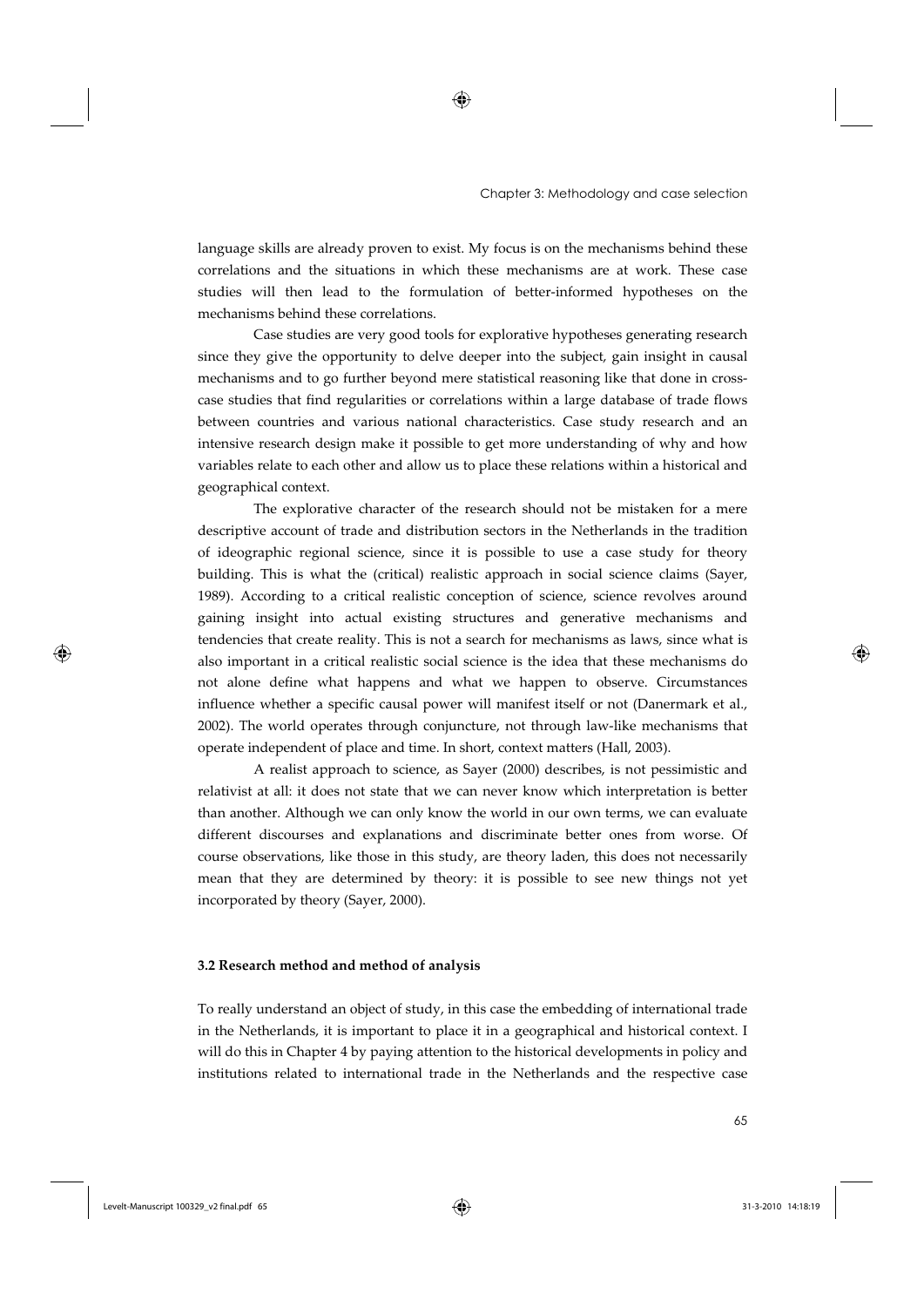study chapters. Small-N comparisons are especially suitable to understand mechanisms and place them in their context (Hall, 2003). In this way I have tried to develop theoretically informed insights into the mechanisms of trade concentration and embedding and into the context in which these mechanisms were able to lead to the embedding of trade activities in the Netherlands.

Following an intensive research design to get a rich set of data on my cases from-different-fields of expertise has enabled me to analyze the subject from different angles and to contextualize my-findings. A literature and document study has been conducted into the role of international trade and distribution in Dutch economic policy. For the three case studies I have conducted semi-structured interviews with around seventy (high-level) executives in companies and associations of the industries involved in this research and other experts in the field. In the interviews with firm representatives I used the topic list found in Appendix 1. In addition, I have used global, European and Dutch statistical data on the trade and distribution of flowers, clothing and high-tech products. Professional journals and company websites and publications form other data sources I have consulted. In the case of flower trade, reading and analyzing the traders' magazine 'Groot Handelsblad' for more than two years has been a very important source of information. My research is rounded out by my attendance and observations of meetings and trade fairs in the flower, clothing, and logistics industries. An overview of the interviews and meetings I attended can be found in Appendix 2.

To analyze my cases I have labeled transcriptions of interviews and meetings I have attended as well as all the other written materials such as websites texts, reports, and official documents. The qualitative data analysis software of Atlasti has helped me to-search through all the labeled text fragments, documents, and texts that I had in digital format and has, I think, reduced the chance of overlooking parts of the information gathered. However, it has only been by reading and re-reading that I have been able to get grip of the data gathered and to interpret them. I have tried to use the last interviews in every case study also to test (parts of) my interpretations of earlier interviews and readings into the subject. In this way I have tried to come to well informed insights and conclusions. To preserve the anonymity of firms, each firm in the research has been given an industry initial beginning with P (which refers to the primary documents in Atlasti) and a randomly assigned number to refer to them in the text.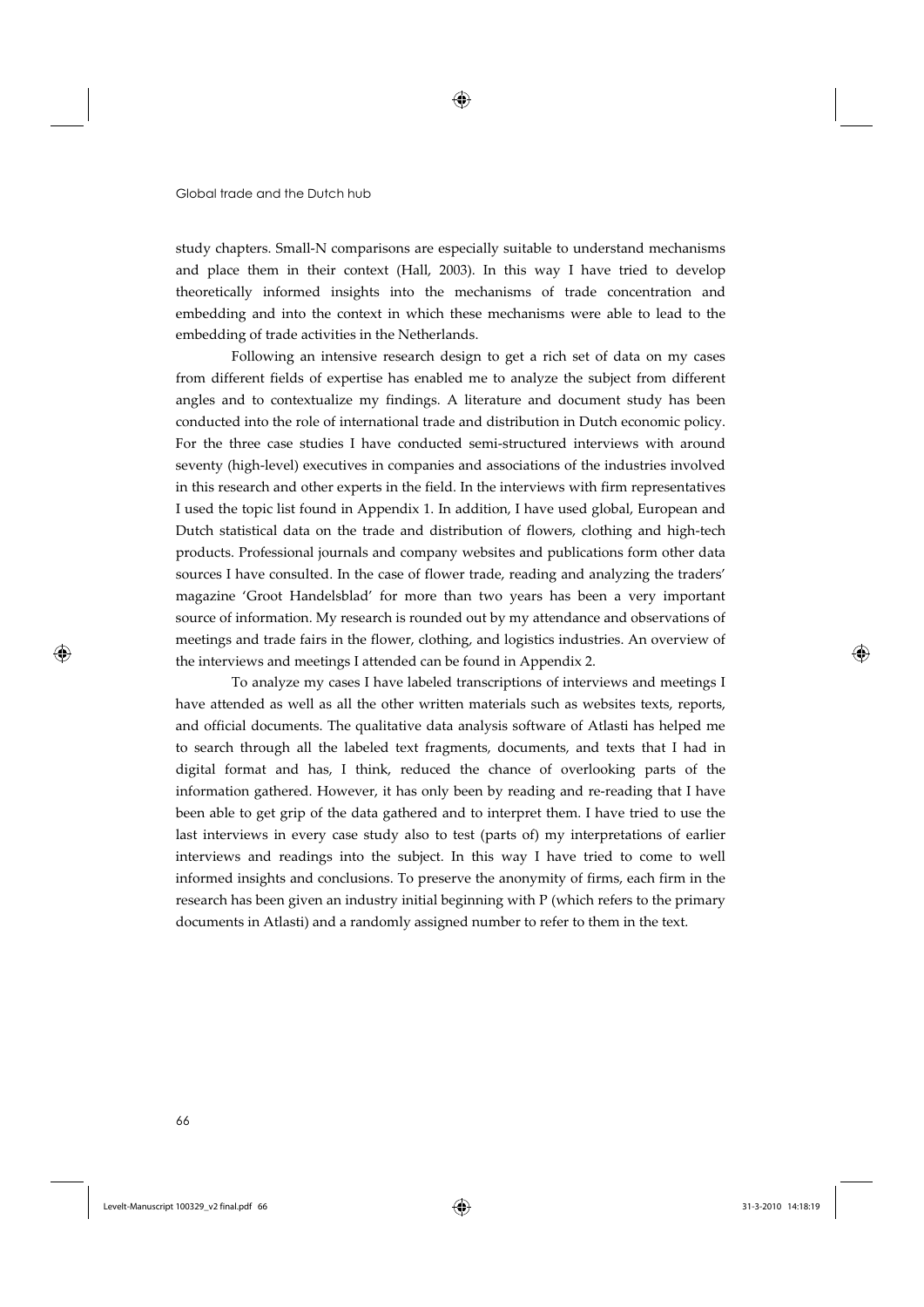## **3.3-Case-selection-**

## *3.3.1-Concentration-of-trade-*

When there is no concentration of trade the connections in a network between producers and users will look like figure 3.1. This study is primarily concerned with more centralized trade concentrations pictured in figure 3.2. This figure shows three ideal types of international trade concentration.

### Figure 3.1: A value chain with only local entrepots or no concentration of trade and distribution



Users

Figure 3.2: Three ideal types of spatial patterns of value chains in which concentration of trade **exist-**

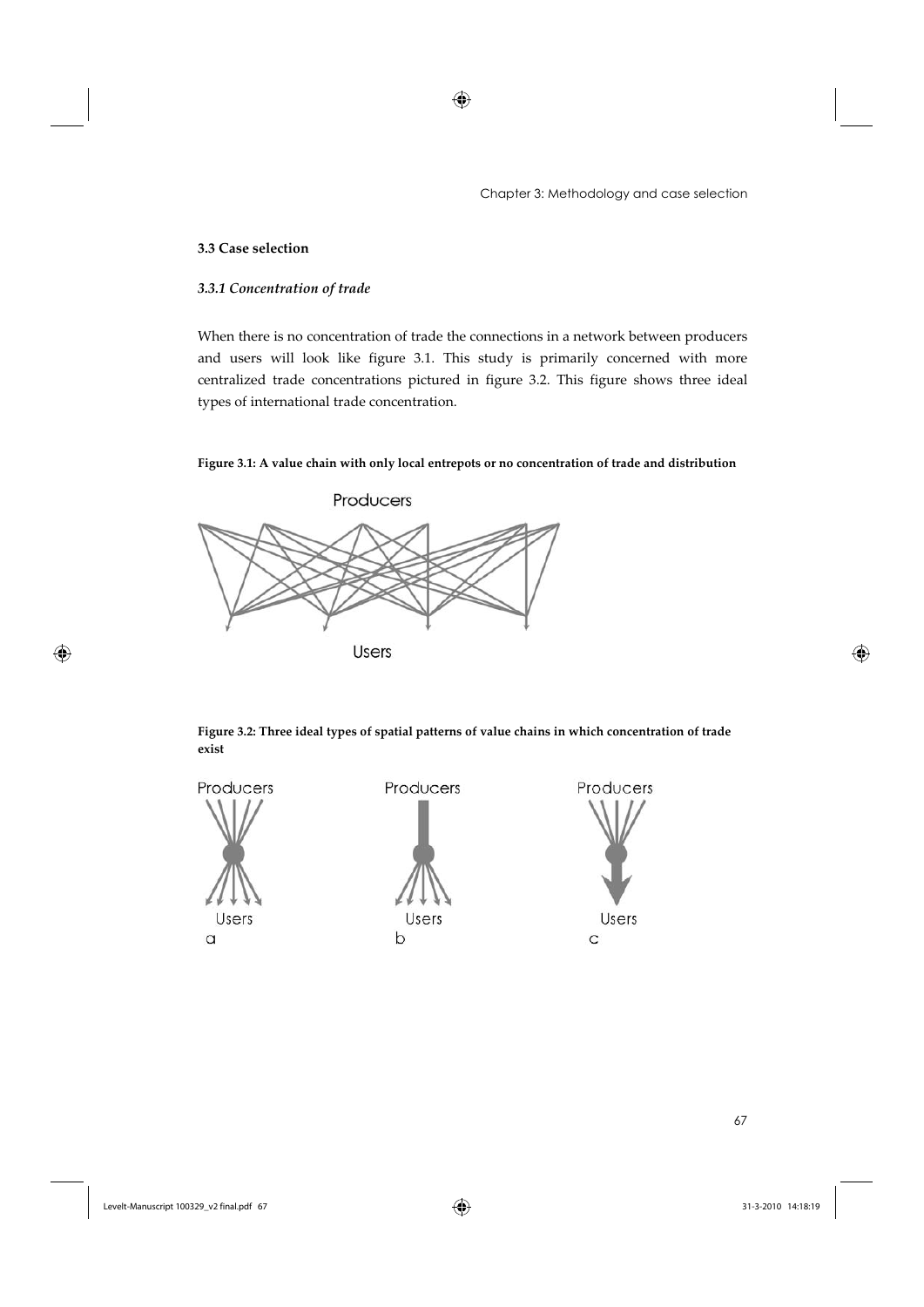Figure-3.2a shows a case where a trade concentration takes products from many different producers and geographical locations and redistributes them to many different users in many places. Figure 3.2b illustrates when connects geographically concentrated producers to users in many different places. Figure 3.2c reflects the case in which the concentration of trade and distribution links a geographically scattered supply to a single area of demand. This study focuses on all the cases of figure 3.2, in which there is a clear concentration of trade, and trade forms a kind of node within an international value chain. These trade flow forms can, of course, be found on a larger, more international scale as well as a smaller, local geographical level. For example, American, European and Asian markets can be connected through one large trade node, but a concentration of trade can also-connect markets at a national level. An example of this could be found in a national trade centre or a regional wholesale centre for fresh products. The cases in this study are all examples of situations in which a trade node connects international markets.

Pragmatic considerations have made me focus my selection of cases where both trade and distribution take place. When only trade takes place in the Netherlands (goods) do not enter or leave the country) this is called triangle trade. Data on this kind of trade is only available as an aggregated category of 'trade in goods'. This 'trade in goods' category includes many different kinds of goods. The commonality of this trade is not the good involved, but the fact that it is involved in triangle trade. Accordingly, it is impossible to use this category for case selection of a specific good. Therefore, in my case selection I have used data on trade in goods that physically enter the country, come into the legal possession of a Dutch based company (which can also be a branch of a foreign) multinational) and subsequently get exported: re-exports.

#### *3.3.2-Reexports-*

Since we are focusing on the international trade of goods in the Netherlands, cases of throughput are not included. Throughput includes goods transported to foreign countries through the Netherlands, as is the case when say goods from China destined for Germany are routed through the Port of Rotterdam and from there are trucked to Germany. We are focused on cases of re-exports, that is, goods that are imported, come into legal possession of a Dutch firm and are subsequently re-exported. These goods do not undergo any industrial processing that transforms them into another statistical category. Since the data on re-exports is very limited, I have consulted other import, export and production data to verify whether or not it shows concentration for the selected cases in the Netherlands. The Central Bureau of Statistics of the Netherlands (CBS) gives only data on re-exports at a highly aggregated level (Table 3.1 and Figure  $(3.3)$ .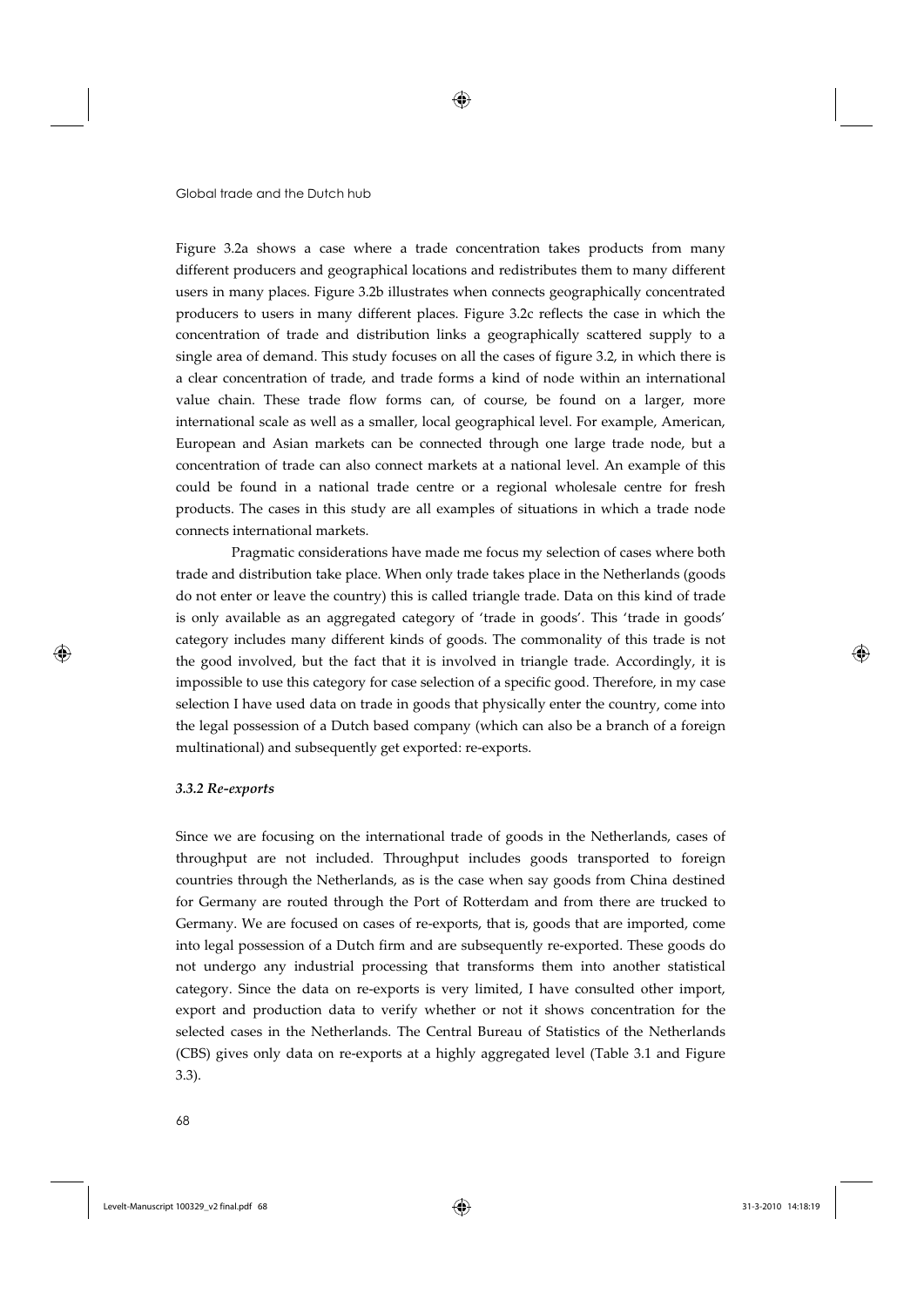|                                   | 2002 | 2003 | 2004  | 2005                 | 2006  | 2007  |  |
|-----------------------------------|------|------|-------|----------------------|-------|-------|--|
|                                   |      |      |       | (billions of Euro's) |       |       |  |
| Food and livestock                | 6.2  | 6.4  | 7.0   | 7.3                  | 7.9   | 9.3   |  |
| Spirits and tobacco               | 0.6  | 0.5  | 0.6   | 0.5                  | 0.6   | 0.6   |  |
| Raw materials, uneatable          | 2.9  | 3.0  | 4.3   | 4.7                  | 6.0   | 6.6   |  |
| Mineral fuels and lubricants      | 4.8  | 4.4  | 4.7   | 6.9                  | 10.1  | 11.9  |  |
| Animal and vegetable oils and fat | 0.5  | 0.5  | 0.6   | 0.7                  | 0.7   | 0.8   |  |
| Chemical products                 | 11.7 | 11.7 | 13.8  | 15.0                 | 17.2  | 20.8  |  |
| Fabricates                        | 75.8 | 7.4  | 82.4  | 8.7                  | 11.6  | 14.2  |  |
| Machines and transport material   | 49.7 | 49.2 | 56.0  | 60.7                 | 66.5  | 72.3  |  |
| Diverse manufactured goods        | 13.9 | 14.7 | 15.6  | 17.3                 | 19.2  | 180.6 |  |
| Other goods                       | 0.1  | 0.1  | 0.1   | 0.1                  | 0.2   | 0.1   |  |
| Total for goods                   | 98.1 | 98.0 | 110.9 | 122.0                | 140.0 | 155.1 |  |

**Table-3.1:-The-value-of-reexports-from-the-Netherlands-from-20022007-**

Source: StatLine (Statistics Netherlands, www.cbs.nl)



Figure 3.3: The development of the value of re-exports in the Netherlands from 2002 to 2007

Source: StatLine (Statistics Netherlands, www.cbs.nl)

From-this data it is clear that machines and transport material, chemicals and diverse manufactured products are all important re-export categories. However, this level of data aggregation does not suit my selection of cases well. For more suitable data I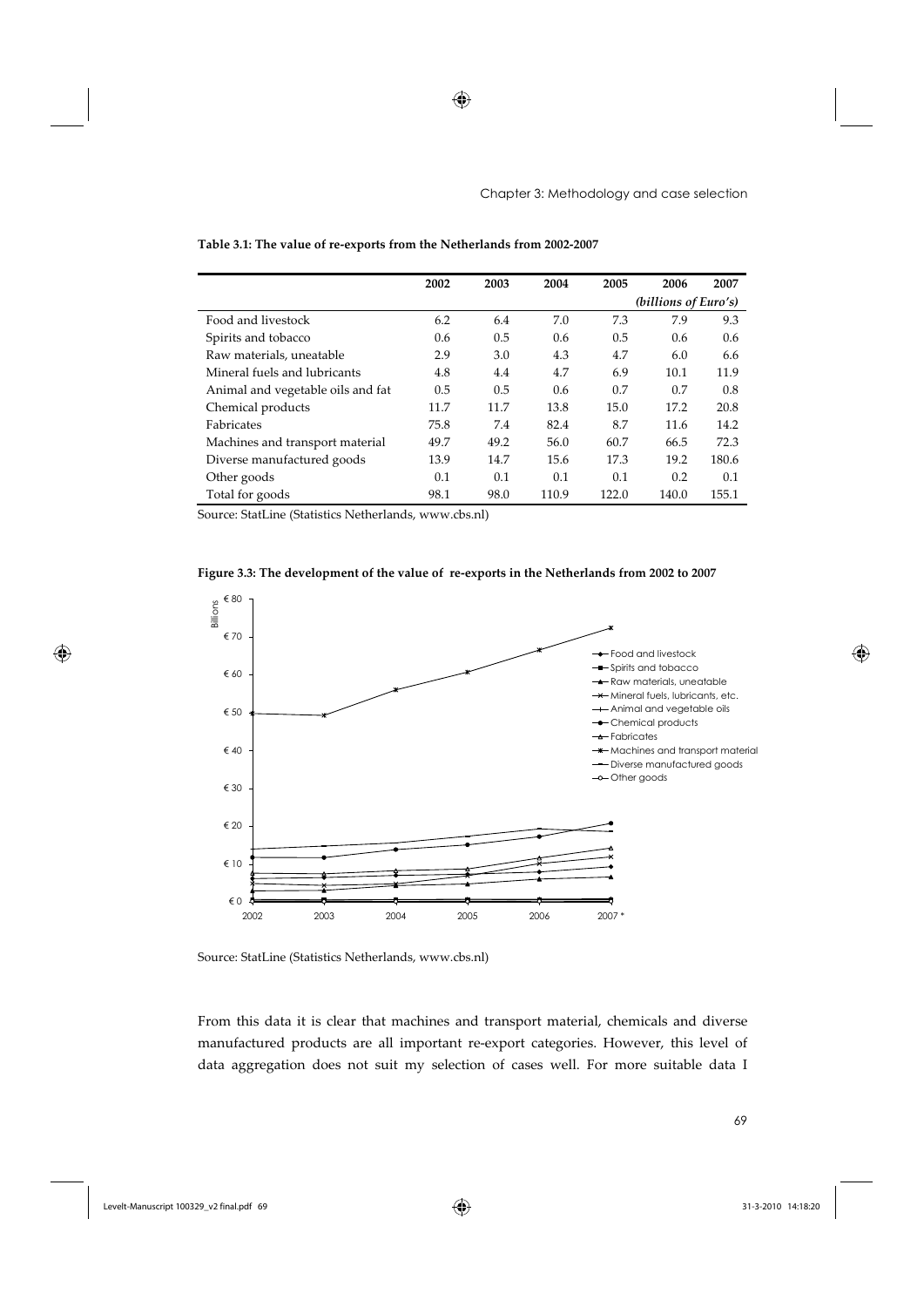analyzed import and export statistics of specific goods. Intracen data records show that in 2003, the Netherlands was the second largest world exporter of computer equipment and the largest exporter of automatic data processing machines (8.4 percent share in world trade). Eurostat data showed the importance of the Netherlands in Europe as an exporter of clothing, taking into account the fact that, contrary to some other large European clothing exporters, there is almost no production of clothing in the Netherlands. Per capita, the Netherlands was the tenth largest clothing exporter in the world in 2006 (Intracen). The case of the flower trade seems rather remarkable since the Netherlands is the largest flower exporter and flower market in the world, with more than-fifty-percent of the world's exports in 2006 (Intracen) of which an increasing share consists of re-exports of flowers imported from Africa and South-America.

#### *3.3.3-Theoretical-arguments-for-these-cases:-diverse-case-selection-*

As discussed above, I have chosen cases of re-exports that show concentration in the Netherlands. A second criterion has been to include cases that cover the different types of trade nodes that I distinguished earlier. An important hypothesis this study starts with is that different types of trade nodes show a different way of geographical embedding. In order to see if this is true, cases have been selected that cover the three basic types of trade nodes. Also the type of goods and markets as reflected in the world of production are believed to influence the role and embedding of trade. Therefore the cases have been selected in order to cover different worlds of production. Lastly, the cases cover every governance model in the value chain that has been distinguished in chapter two: market, modular, relational, captive, and hierarchic.

With the Dutch flower auctions being so prominent in world flower trade this case represents a market node of trade. I expected trade in the value chain of the flower industry to be mainly organized through market relations.

I have chosen trade in high-tech products as a case of a distribution node because of the importance of European distribution centers of high-tech products like computers in the Netherlands (BCI, 1996, De Ligt and Wever, 1998). I expected trade in this case to be mainly hierarchically organized but also a modular way of organizing trade activities to be important since literature on high-tech producers suggests an importance of outsourcing by lead firms through modular relations (Sturgeon, 2003).

The case of clothing trade has been chosen as an example of two types of trade nodes. On the one hand I expected international clothing trade in the Netherlands to be part of the distribution node and to take place within a highly integrated value chain like in the high-tech-product industry (BCI, 1996). However, literature (Scheffer and Duineveld, 2004) has illuminated the role of private-label providers in the value chain and the relative importance of the Netherlands as private label-provider. Trade through